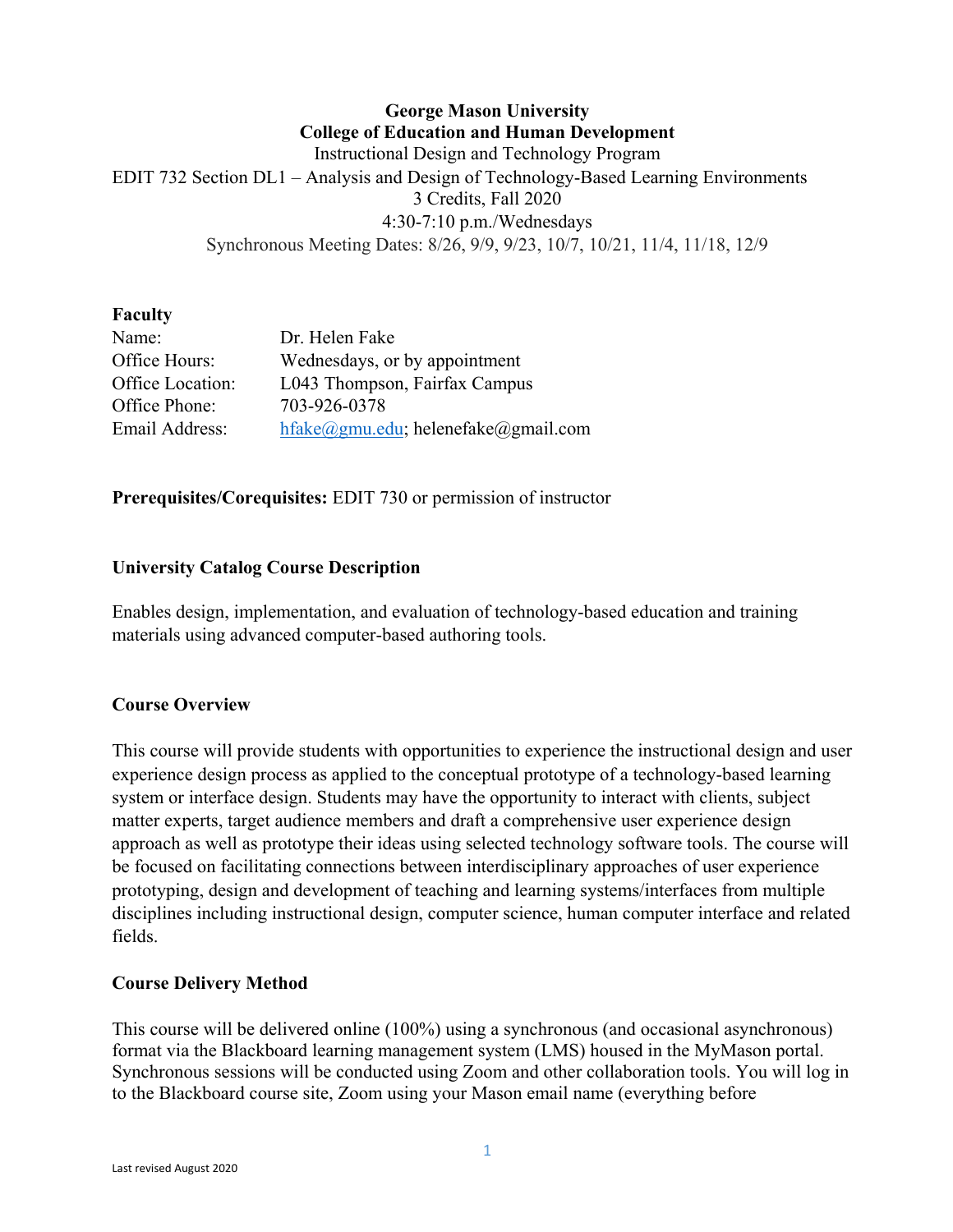@masonlive.gmu.edu) and email password. The course site will be available on August 26, 2020. The first session will begin at 4:30 p.m. that day.

**Under no circumstances, may candidates/students participate in online class sessions (either by phone or Internet) while operating motor vehicles. Further, as expected in a face-to-face class meeting, such online participation requires undivided attention to course content and communication.**

## *Technical Requirements*

To participate in this course, students will need to satisfy the following technical requirements:

• High-speed Internet access with standard up-to-date browsers. To get a list of Blackboard's supported browsers see: [https://help.blackboard.com/Learn/Student/Getting\\_Started/Browser\\_Support#supported](https://help.blackboard.com/Learn/Student/Getting_Started/Browser_Support#supported-browsers)[browsers](https://help.blackboard.com/Learn/Student/Getting_Started/Browser_Support#supported-browsers)

To get a list of supported operation systems on different devices see: [https://help.blackboard.com/Learn/Student/Getting\\_Started/Browser\\_Support#tested](https://help.blackboard.com/Learn/Student/Getting_Started/Browser_Support#tested-devices-and-operating-systems)[devices-and-operating-systems](https://help.blackboard.com/Learn/Student/Getting_Started/Browser_Support#tested-devices-and-operating-systems)

- Students must maintain consistent and reliable access to their GMU email and Blackboard, as these are the official methods of communication for this course.
- Students will need a headset microphone for use with the Blackboard Collaborate web conferencing tool. [Delete this sentence if not applicable.]
- Students may be asked to create logins and passwords on supplemental websites and/or to download trial software to their computer or tablet as part of course requirements.
- The following software plug-ins for PCs and Macs, respectively, are available for free download: [Add or delete options, as desire.]
	- o Adobe Acrobat Reader: <https://get.adobe.com/reader/>
	- o Windows Media Player: <https://support.microsoft.com/en-us/help/14209/get-windows-media-player>
	- o Apple Quick Time Player: [www.apple.com/quicktime/download/](http://www.apple.com/quicktime/download/)

## *Expectations*

1. Course Week: This course is an online course which means it encompasses online sessions which may be asynchronous (not in real time) or synchronous (in real time) designated by the instructor.

*Asynchronous Sessions*: When the course has an asynchronous meeting, the week will **start** on Wednesday, and **finish** on Tuesday.

2. Log-in Frequency: Students must actively check the course Blackboard site, designated collaboration site and their GMU email for communications from the instructor, teammates, class discussions, and/or access to course materials at least 3-4 times per week. In addition, students must log-in for all scheduled online synchronous meetings. Synchronous meetings may be scheduled as a replacement for some face to face or asynchronous classes in certain circumstances. Advanced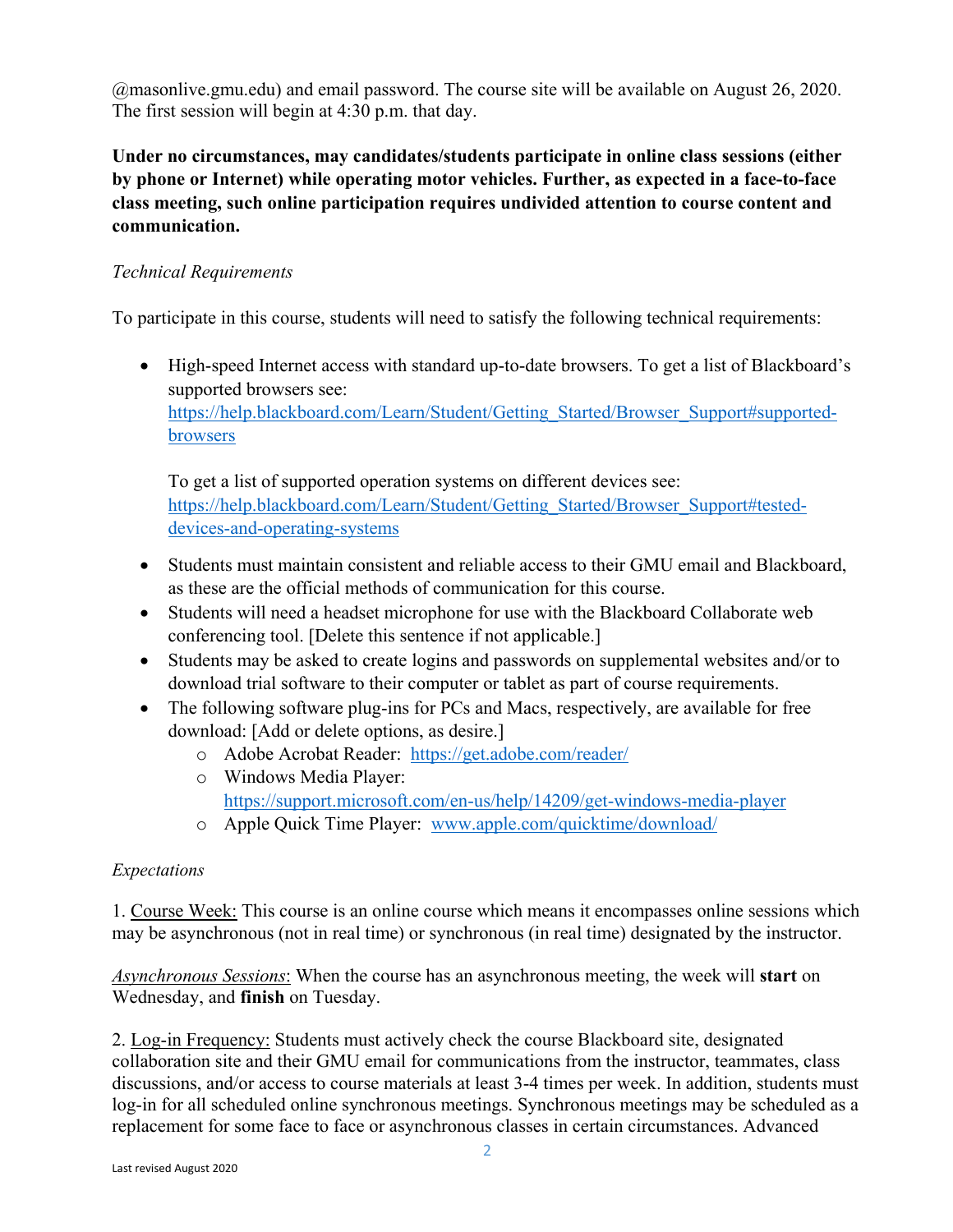notice will be provided by the instructor.

3. Participation: Students are expected to actively engage in all course activities throughout the semester, which includes viewing all course materials, completing course activities and assignments, and participating in course discussions and group interactions.

4. Technical Competence: Students are expected to demonstrate competence in the use of all course technology. Students who are struggling with technical components of the course are expected to seek assistance from the instructor and/or College or University technical services.

5. Technical Issues: Students should expect that they could experience some technical difficulties at some point in the semester and should, therefore, budget their time accordingly. Late work will not be accepted based on individual technical issues.

6. Workload: Please be aware that this course is **not** self-paced. Students are expected to meet *specific deadlines* and *due dates* listed in the **Class Schedule** section of this syllabus. It is the student's

responsibility to keep track of and complete the weekly course schedule of topics, readings, activities and assignments due. 5. Instructor Support: Students may schedule a one-on-one meeting to discuss course requirements, content or other course-related issues. Those unable to come to a Mason campus can meet with the instructor via telephone or web conference. Students should email the instructor to schedule a one-on-one session, including their preferred meeting method and suggested dates/times.

7. Netiquette: The course environment is a collaborative space. Experience shows that even an innocent remark typed in the online environment can be misconstrued. Students must always reread their responses carefully before posting them, so as others do not consider them as personal offenses. *Be positive in your approach with others and diplomatic in selecting your words.*  Remember that you are not competing with classmates, but sharing information and learning from others. All faculty are similarly expected to be respectful in all communications.

8. Accommodations: Online learners who require effective accommodations to ensure accessibility must be registered with George Mason University Disability Services.

## **Learner Outcomes or Objectives**

#### **This course is designed to enable students to do the following:**

- Experience the process of instructional design and development intersected with user experience design process as applied to a real-world project;
- Apply instructional design, learning theories, user experience design and interdisciplinary design principles to technology prototype development;
- Apply product development and user experience design life cycle methodologies to instructional design and development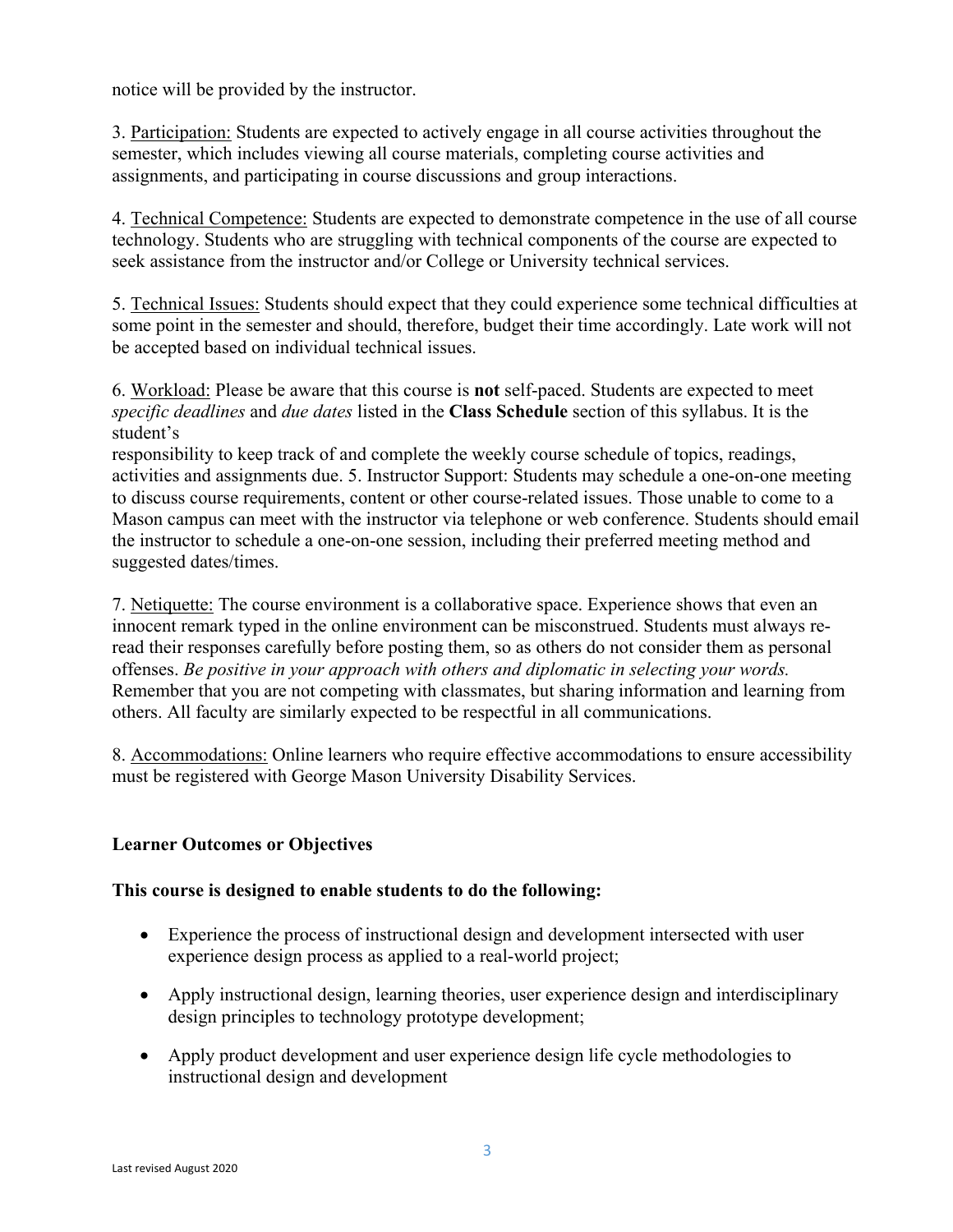- Collect and analyze user data related to iterative instructional design and development and user experience design processes.
- Contribute positively to the team's mission and goals and support of individual members and team members' professional growth and development
- Document individual's contributions to team's mission and goals
- Contribute to project management and accomplishment of goals
- Present a design prototype

# **Professional Standards ((International Board of Standards for Training, Performance and Instruction (**IBSTPI):

Upon completion of this course, students will have met the following professional standards

- 1 Prof Foundations: Communicate effectively in visual, oral and written form.
- 4 Professional Foundation: Apply data collection and analysis skills in instructional design projects
- 6 Planning & Analysis: Conduct a needs assessment in order to recommend appropriate design solutions and strategies
- 7 Planning & Analysis: Identify and describe target population and environmental characteristics
- 8 Planning & Analysis: Select & use analysis techniques for determining instructional content
- 9 Planning & Analysis: Analyze the characteristics of existing and emerging technologies and their potential use
- 12 Design instructional intervention

# **Required Texts**

- 1. Stickdorn, M; Lawrence, A; Hormess, M.; and Schneider, J. (2018). This is service design doing: Applying service design thinking in the real world. Sebastopol, CA: O'Reilly Media.
- 2. Assorted and provided articles

## **Course Performance Evaluation**

Participation/Teamwork Contributions to Group Process (30%) User Interaction Design and Development (60%) Mid-semester and End of Semester Reflections (10%)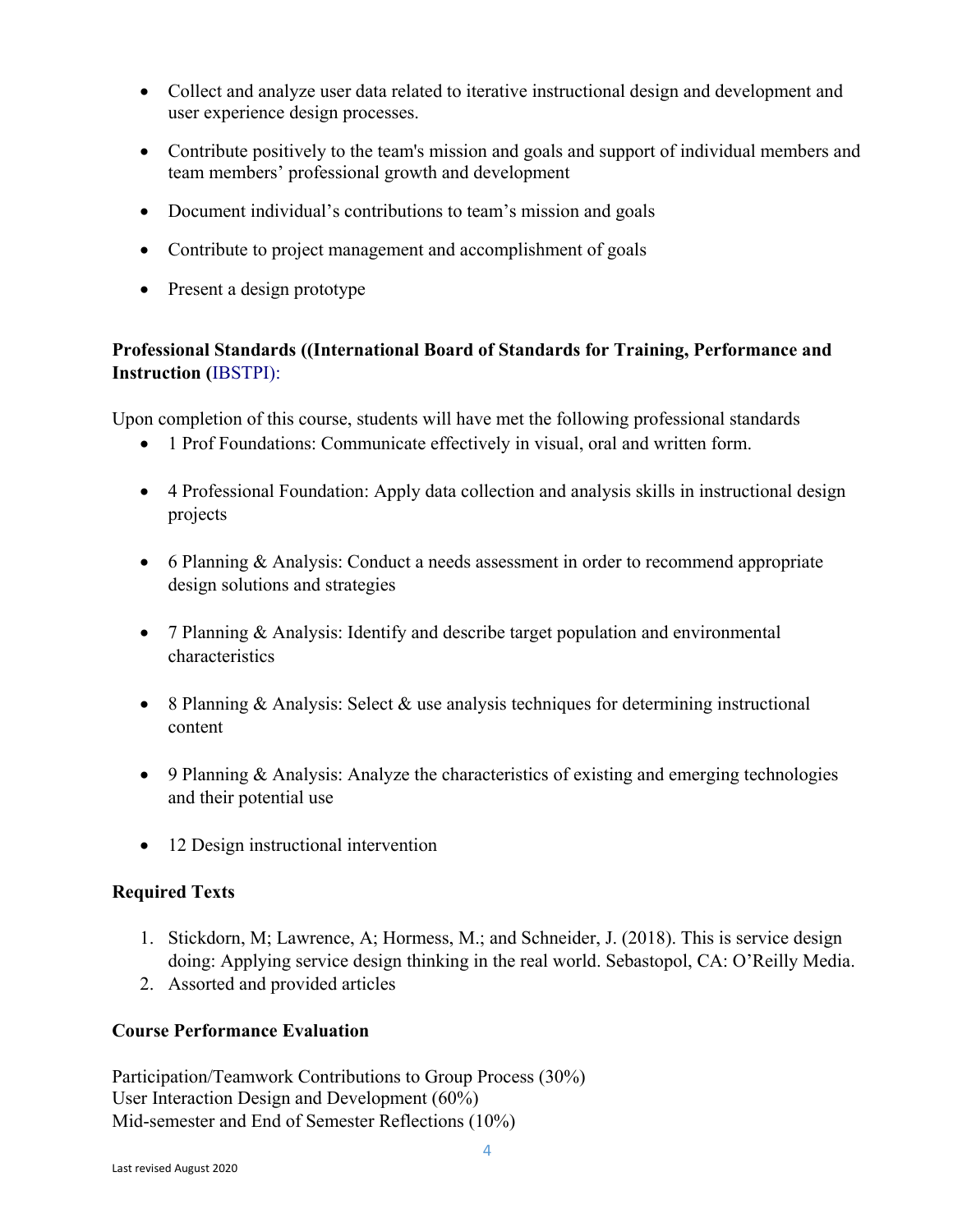[Further information regarding specific course assignment submission instructions may be inserted here or in one of the applicable categories below.]

### **Assignments**

REQUIRED MID-SEMESTER and END of SEMESTER REFLECTION - Intersecting instructional design process with user experience design reflection

| Individual Participation/Teamwork Contributions to Group Process              |     | 30%  |
|-------------------------------------------------------------------------------|-----|------|
| User Interaction Design and Development (Compiled PDF + Part 6 TME)           |     | 60%  |
| Part 1: Topic and client selection and product concept statement              | 5%  |      |
| Part 2: Contextual inquiry and analysis                                       | 10% |      |
| Part 3: Requirements and modeling                                             | 10% |      |
| Part 4: Design                                                                | 10% |      |
| Part 5: Prototype and pilot test                                              | 15% |      |
| Part 6: Revised Prototype, Project presentation and TME                       | 10% |      |
|                                                                               |     |      |
| Mid-Semester – Reflect on informal and formal learning experience             |     | 5%   |
| End-of-Semester – Exit survey and reflection on informal and formal learning  |     | 5%   |
| experience                                                                    |     |      |
| Total percentage (referred to as points in individual items in rubrics below) |     | 100% |

### **Other Requirements/Instructor Availability**

Due to intense nature of this project-based course, the instructor will offer optional Team Meeting Touchpoints on asynchronous days. Any course questions should be posted to the course question section on Blackboard for all class participants to view and benefit from the collaborative responses. The instructor will typically respond to the majority of questions/concerns on the day of the class allocated to that particular topic and remaining responses will likely occur periodically on Monday through Thursday.

**Please note:** Response to questions/concerns posted on Friday through Sunday will typically require some additional turn-around time.

#### **Attendance**

Given the intensity of this course, attendance is CRITICAL. Any students missing 2+ classes will start losing 3% of their grade for each absence. Emergencies and challenges do happen and prior acknowledgement of these can and will be granted on a case by case basis. It is essential, however, that you dedicate yourself to being available every Wednesday from  $4:30 - 7:10$  each week to this task and prepare your environment for success. If you are having difficulty arranging a space for this block of time, please contact the professor.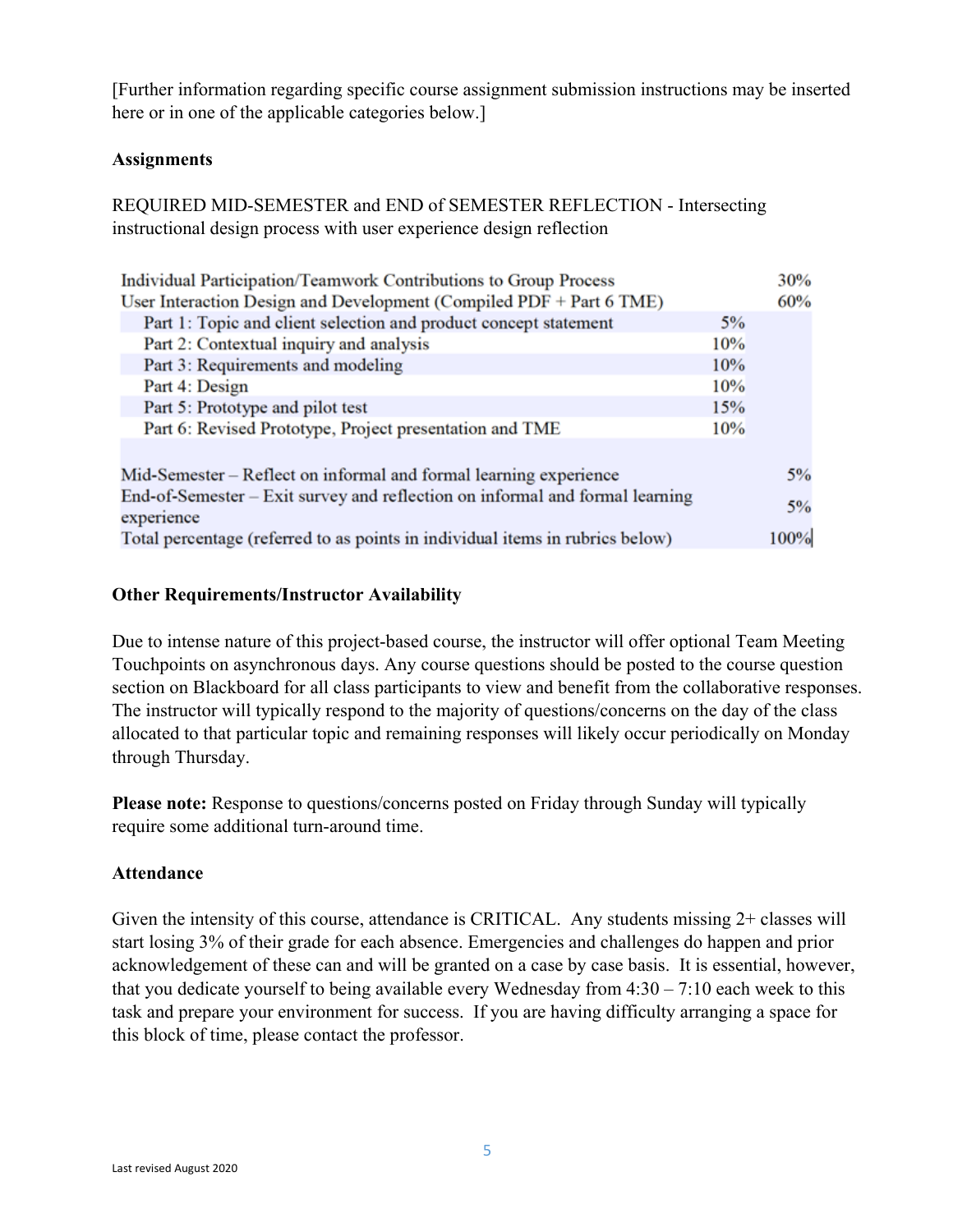## **Participation**

Participation/Group Project Process (30% of grade) for both in-class and online participation and contributions is located in Blackboard and described as:

- **Outstanding contributor/team member**: contributions reflect exceptional preparation and full participation in groups. Ideas offered are always substantive, providing one or more major insights as well as suggestions for group. Attended all group meetings (unless discussed with instructor), demonstrated exceptional effort on individual and lead tasks, exceeded individual contribution requirements and was instrumental in leading the group forward. Respectfully acknowledged and integrated all members' skills in project development process (e.g. according to Edmondson (2013) be accessible, acknowledge your own limits, display your own fallibility, invite others participation, frame failure as learning opportunity, use direct language and set boundaries). Worked as an excellent team group member and contributor. If this person were not a member of the group, the quality of project would be diminished markedly.
- **Good contributor/team member**: contributions reflect good preparation and full participation in groups. Good insights are always offered, providing one or more major ideas as well as suggestions for group. Attended all group meetings, demonstrated good effort on individual and lead tasks, met individual contribution requirements and was valuable in leading the group forward. Respectfully acknowledged and integrated all members' skills in project development process. Worked as a good team group member and contributor. If this person were not a member of the group, the quality of project would be diminished.
- **Adequate contributor/team member**: contributions reflect adequate preparation and adequate participation in groups. Some insights offered are occasionally, providing some ideas as well as suggestions for group. Attended majority of group meetings, demonstrated effort on individual and lead tasks, met individual contribution requirements. Respectfully acknowledged and integrated all members' skills in project development process. Worked as a team group member and contributor. If this person were not a member of the group, the quality of project would be somewhat diminished.
- **Unsatisfactory contributor/team member**: contributions reflect inadequate preparation and adequate participation in groups. There are little insights/contributions offered as well as suggestions for group. Missed a significant amount of group meetings, demonstrated inadequate effort on individual and lead tasks, did not meet individual contribution requirements for group. Did not respectfully interact and acknowledge all members' skills in project development process. Did not work well as a team group member and contributor. If this person were not a member of the group, the quality of project would be unchanged.

Note: Students who do not participate or contribute will receive zero points in the applicable area.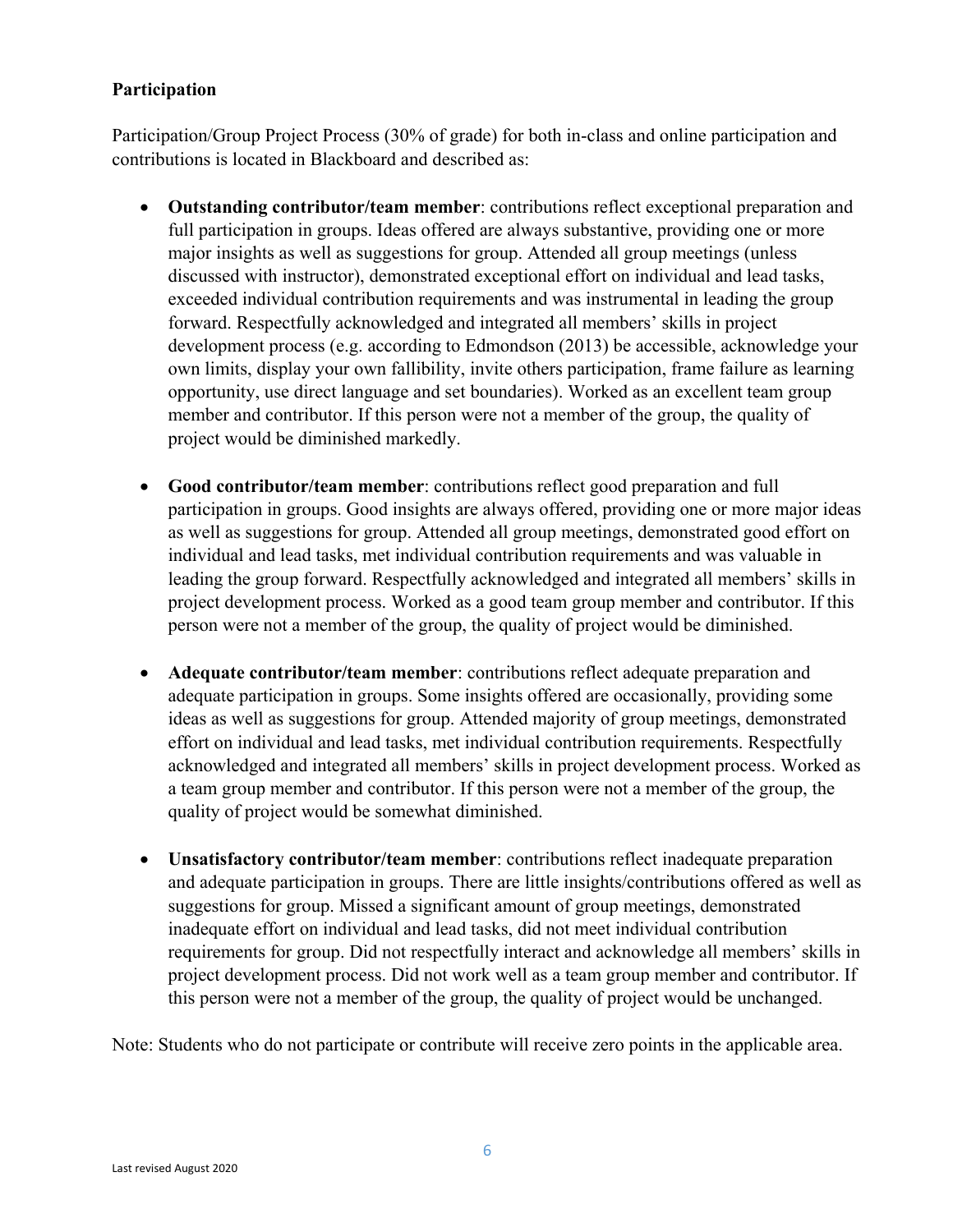# **Grading**

Your final grade will be based on the following scale:

- $A+ = 97-100$  percent
- $A = 94-96$  percent
- $A = 90-93$  percent
- B+ =  $87-89$  percent
- $B = 84-86$  percent
- $\bullet$  B- = 80-83 percent
- $C+ = 77-79$  percent
- $C=74-76$  percent
- $\bullet$  C=70-74 percent
- $F = 70$  percent

# **Professional Dispositions**

See<https://cehd.gmu.edu/students/polices-procedures/>

### **Class Schedule**

*Meets every other Wednesday - August 24th to December 16th*

| <b>WEEK</b>         | <b>CLASS SCHEDULE</b>                       | <b>ACTIVITIES &amp; DELIVERABLES</b>  |
|---------------------|---------------------------------------------|---------------------------------------|
|                     |                                             | (FOR FOLLOWING CLASS)                 |
| Week 1:             | <b>Mission:</b> Meet and greet              | <b>READ:</b>                          |
| <b>AUGUST 26</b>    |                                             | Preface, Chapter 1 & 2 of Stickdorn   |
|                     | Introduction to the course<br>$\bullet$     | et al. (2018)                         |
| <b>ZOOM</b> Face to | Introduce Project Teams and<br>$\bullet$    | Why service design?                   |
| <b>Face Session</b> | explain how teams were                      | What is service design?<br>$\bullet$  |
|                     | formed                                      |                                       |
|                     | <b>Syllabus Review</b><br>$\bullet$         | <b>Review Weekly Course Resources</b> |
|                     | Discussion of asynchronous<br>$\bullet$     |                                       |
|                     | and synchronous course                      | DO:                                   |
|                     | expectations                                |                                       |
|                     | The Intersections of UX,<br>$\bullet$       | Submit initial project idea for       |
|                     | Service Design, & ISD                       | instructor comment (300 words)        |
|                     | <b>Framing Design Problems</b><br>$\bullet$ |                                       |
|                     | Co-creation and Creativity<br>$\bullet$     | <b>Team Norms Document Completion</b> |
|                     | Design project possibilities<br>$\bullet$   | (1 – 2 points Extra Credit)           |
|                     | Discuss project ideas and<br>$\bullet$      |                                       |
|                     | negotiate selection in teams                |                                       |
|                     | Schedule and sign up for<br>$\bullet$       |                                       |
|                     | optional Wednesday design                   |                                       |
|                     | team meetings                               |                                       |
|                     |                                             |                                       |
|                     |                                             |                                       |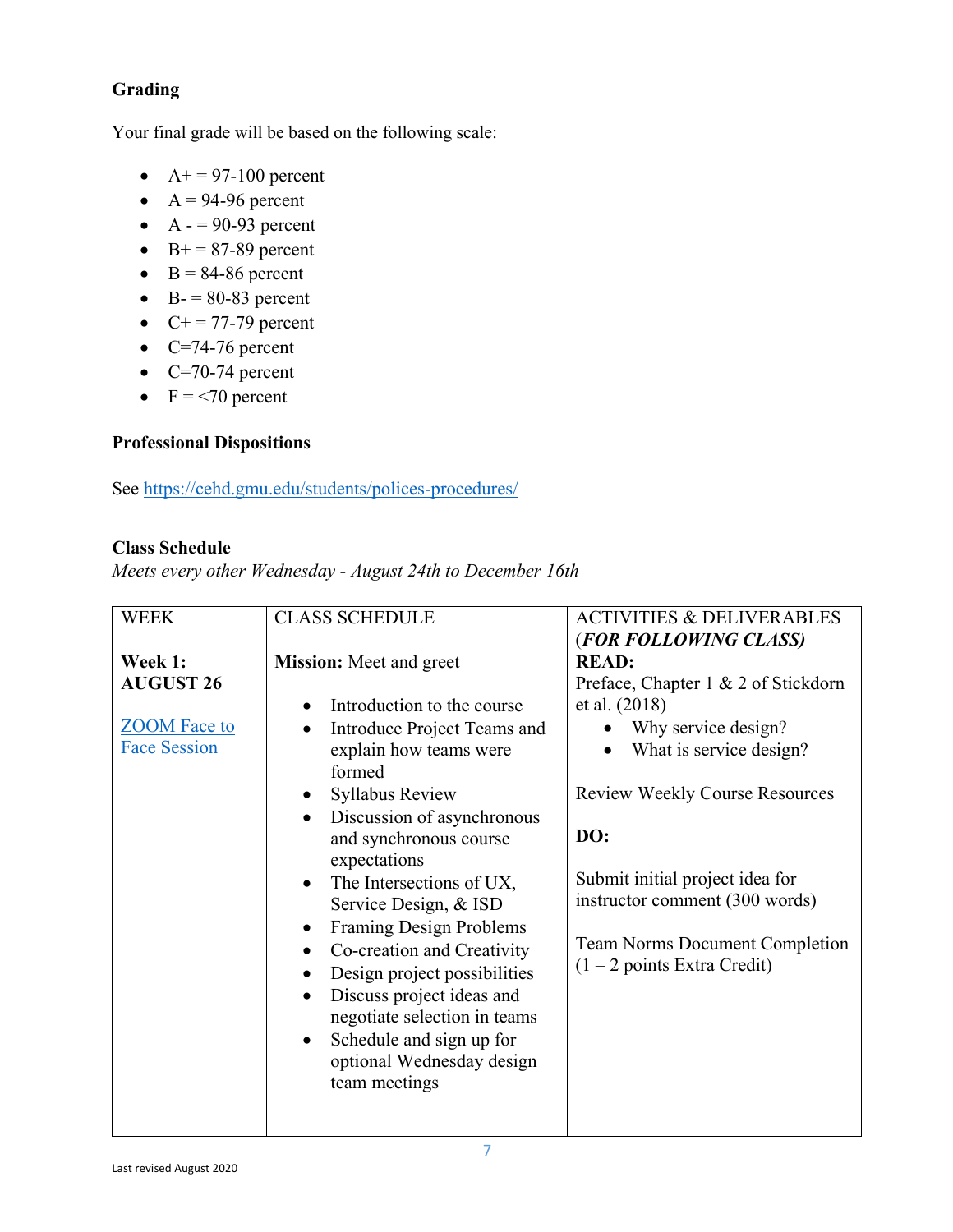| Week 2:<br><b>SEPTEMBER 2</b><br><b>Optional Team</b><br><b>Meeting with</b><br>Professor | Mission: Define Your Investigation /<br>Tools<br>In the Optional Team Meeting We<br><b>May Cover:</b><br>The team norms document<br>Discuss communication &<br>collaboration Tools<br>Project ideas                                                                                                                                                                            | <b>READ:</b><br>Chapter $3 \& 5$ of Stickdorn et al.<br>(2018)<br><b>Review Weekly Course Resources</b><br>DO:<br>Discuss topic / client / project with<br>team<br>Conceive initial project ideas (be<br>ready to do an informal presentation<br>to the class the following week<br>Begin initial brainstorming of design<br>problems, access to clients,<br>constraints, and context in design<br>team discussion<br><b>Team Norms Document Completion</b><br>(1 – 2 points Extra Credit)<br>Write project (150 word report and<br>broad product concept statement)<br>following guidelines in Blackboard |
|-------------------------------------------------------------------------------------------|--------------------------------------------------------------------------------------------------------------------------------------------------------------------------------------------------------------------------------------------------------------------------------------------------------------------------------------------------------------------------------|------------------------------------------------------------------------------------------------------------------------------------------------------------------------------------------------------------------------------------------------------------------------------------------------------------------------------------------------------------------------------------------------------------------------------------------------------------------------------------------------------------------------------------------------------------------------------------------------------------|
| Week 3:<br><b>SEPTEMBER 9</b><br><b>ZOOM</b> Face to<br><b>Face Session</b>               | Mission: Understand the big picture<br>Elaborating intersection of<br>$\bullet$<br>UX, Service Design, and ISD<br>Discussion and Review of<br>$\bullet$<br>Chapters $3 & 5$<br>Project focus<br>Lifecycle of a User<br>Experience (UX) Design<br>Generative Tools / Journey<br>$\bullet$<br>Maps<br>Use Case of Journey Map in<br>practice<br><b>Weekly Deign Team Meeting</b> | <b>READ:</b><br>Reread Chapter 5<br><b>Review Weekly Course Resources</b><br>DO:<br>Come to a consensus on<br>selected design problem,<br>content access, constraints,<br>and context in online design<br>team discussions<br>Remember to complete and<br>$\bullet$<br>submit Project 1: Topic and<br><b>Client Selection and</b><br><b>Product Statement with</b><br>team contribution form                                                                                                                                                                                                               |
| Week 4:<br><b>SEPTEMBER</b><br>16<br><b>Optional Team</b>                                 | <b>PROJECT 1 Topic and client</b><br>selection and product statement<br>DUE (posted online by end of day of<br>class (12pm midnight Sept 16th) with                                                                                                                                                                                                                            | <b>READ:</b><br>Review Weekly Course resources<br><b>DO:</b> Consider methods of data<br>collection.                                                                                                                                                                                                                                                                                                                                                                                                                                                                                                       |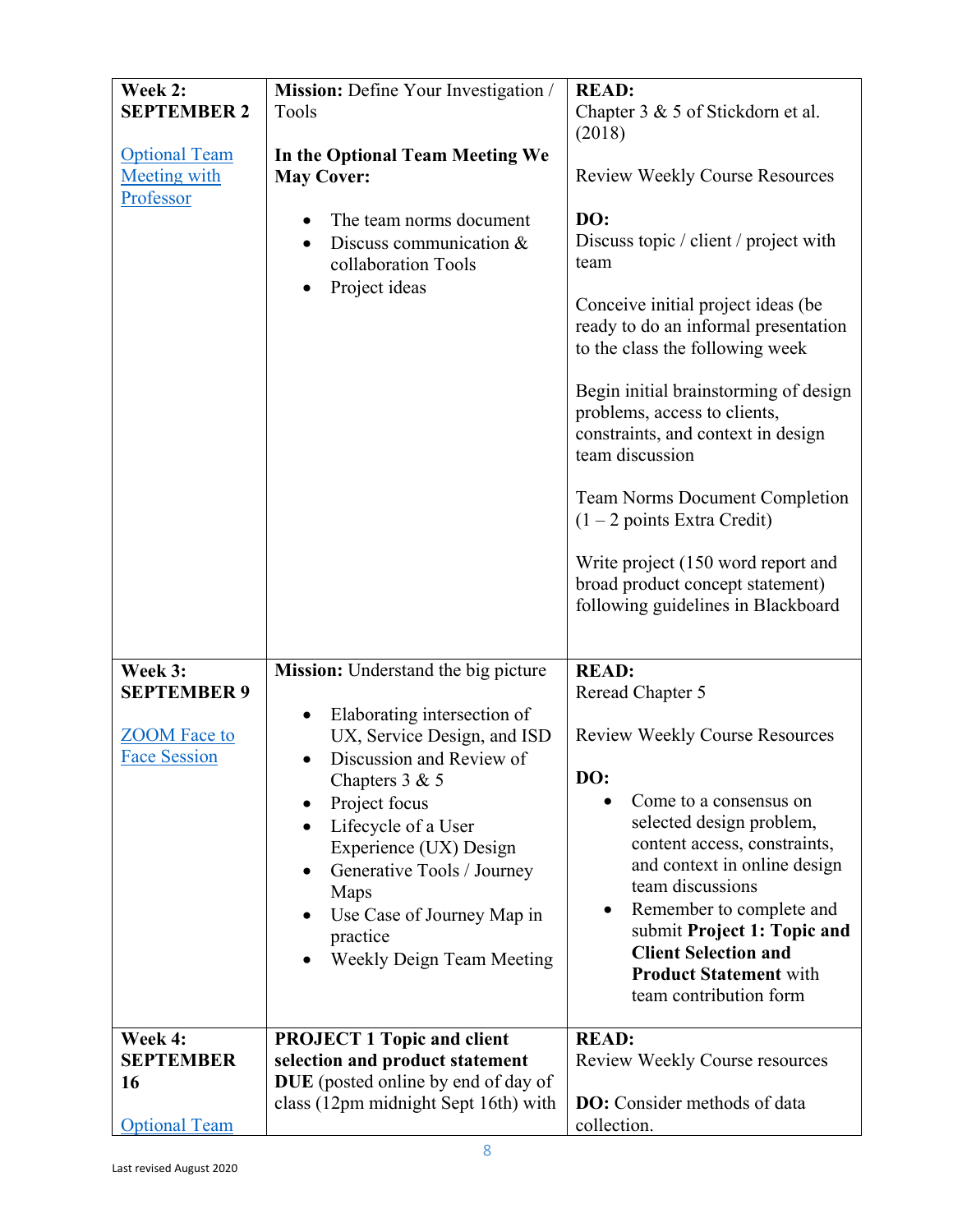| <b>Meeting with</b>                         | completed individual team                                                                                                                                                                                                     |                                                                                              |
|---------------------------------------------|-------------------------------------------------------------------------------------------------------------------------------------------------------------------------------------------------------------------------------|----------------------------------------------------------------------------------------------|
| Professor                                   | contribution evaluation form.                                                                                                                                                                                                 | Begin to plan and conduct                                                                    |
|                                             | <b>Mission:</b> Delve into your context                                                                                                                                                                                       | contextual inquiry into design<br>problem/challenge (e.g. field visits<br>and/or interviews) |
|                                             | In the Optional Team Meeting We                                                                                                                                                                                               |                                                                                              |
|                                             | <b>May Cover:</b>                                                                                                                                                                                                             | Have some raw data for next class                                                            |
|                                             |                                                                                                                                                                                                                               |                                                                                              |
|                                             | <b>Review Chapter 5</b><br>Overview of methods in<br>$\bullet$<br>design<br>Planning for your research<br>methods<br>Example of a research plan<br>Introduction to Journey<br>$\bullet$<br>Mapping, Analysis, and<br>Planning |                                                                                              |
|                                             |                                                                                                                                                                                                                               |                                                                                              |
| Week 5:<br><b>SEPTEMBER</b><br>23           | Mission: Refine your understanding<br>of your context                                                                                                                                                                         | READ: Chapter 6 Stickdorn et al.<br>(2018)                                                   |
|                                             | Review resources on systems                                                                                                                                                                                                   | DO:                                                                                          |
| <b>ZOOM</b> Face to                         | maps                                                                                                                                                                                                                          | Analyze raw data in class from                                                               |
| <b>Face Session</b>                         | Contextual Inquiry and<br>$\bullet$                                                                                                                                                                                           | contextual inquiry related to design                                                         |
|                                             | Analysis                                                                                                                                                                                                                      | problem/challenge (e.g. field visits                                                         |
|                                             | Understanding people and                                                                                                                                                                                                      | and/or interviews)                                                                           |
|                                             | context                                                                                                                                                                                                                       | Come to next class with data                                                                 |
|                                             | User journey/experience                                                                                                                                                                                                       |                                                                                              |
|                                             | mapping<br>Plan and Collect Contextual<br>$\bullet$                                                                                                                                                                           |                                                                                              |
|                                             | Inquiry Data – Come to next                                                                                                                                                                                                   |                                                                                              |
|                                             | class with Data                                                                                                                                                                                                               |                                                                                              |
|                                             |                                                                                                                                                                                                                               |                                                                                              |
| Week 6:                                     | Mission: Collect, analyze, and dig                                                                                                                                                                                            | <b>READ:</b> Review Weekly Course                                                            |
| <b>SEPTEMBER</b>                            | into your data                                                                                                                                                                                                                | resources                                                                                    |
| 30                                          |                                                                                                                                                                                                                               |                                                                                              |
|                                             | In the Optional Team Meeting We                                                                                                                                                                                               | <b>DO:</b> Continue to collect and analyze<br>data. Begin to write a report.                 |
| <b>Optional Team</b><br><b>Meeting with</b> | <b>May Cover:</b>                                                                                                                                                                                                             |                                                                                              |
| Professor                                   | Review Chapter 6                                                                                                                                                                                                              |                                                                                              |
|                                             | Resources used for data<br>$\bullet$                                                                                                                                                                                          |                                                                                              |
|                                             | analysis                                                                                                                                                                                                                      |                                                                                              |
|                                             | Contextual Analysis<br>$\bullet$                                                                                                                                                                                              |                                                                                              |
|                                             | Work on Systems map in                                                                                                                                                                                                        |                                                                                              |
|                                             | Class (Required to come to                                                                                                                                                                                                    |                                                                                              |
|                                             | class with Data)                                                                                                                                                                                                              |                                                                                              |
|                                             | Design Requirements and<br>$\bullet$<br>Modeling                                                                                                                                                                              |                                                                                              |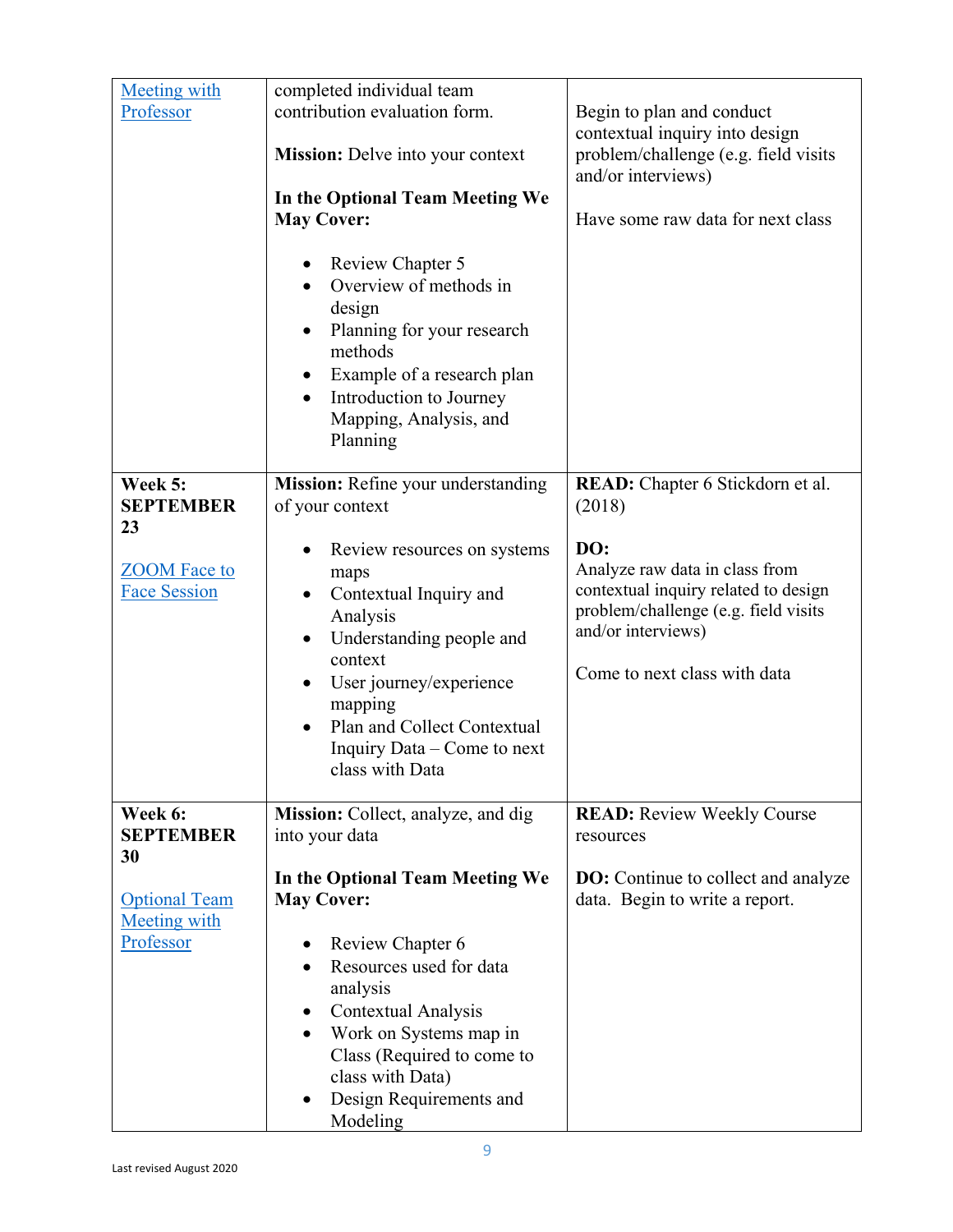|                                                                                                                                                        | Translating Research into<br>$\bullet$<br><b>Product Definitions</b>                                                                                                                                                                                                                                                                                                                                                                                                                       |                                                                                                                                                                                                                                                                    |
|--------------------------------------------------------------------------------------------------------------------------------------------------------|--------------------------------------------------------------------------------------------------------------------------------------------------------------------------------------------------------------------------------------------------------------------------------------------------------------------------------------------------------------------------------------------------------------------------------------------------------------------------------------------|--------------------------------------------------------------------------------------------------------------------------------------------------------------------------------------------------------------------------------------------------------------------|
| Week 7:<br><b>OCTOBER 7</b><br><b>ZOOM</b> Face to<br><b>Face Session</b>                                                                              | Mission: Write Requirement and<br>brainstorm designs<br><b>Review Prototyping Tools</b><br>(Part 1)<br>Interpreting Journey Map<br>$\bullet$<br>Requirements<br><b>Writing Requirement</b><br>$\bullet$<br><b>Statements</b>                                                                                                                                                                                                                                                               | <b>READ:</b><br>Chapter 7 & 8 of Stickdorn et. al<br>(2018)<br><b>DO:</b> Continue to collect and analyze<br>data. Begin to write a report.<br>Remember to complete and submit                                                                                     |
|                                                                                                                                                        | <b>Embedded Device Design</b><br>$\bullet$<br>Work in Teams to Analyze<br>Data                                                                                                                                                                                                                                                                                                                                                                                                             | Project 2: Systems Map &<br>Analysis with team contribution<br>evaluation form by October 21st<br>before class.                                                                                                                                                    |
| Week 8:<br><b>OCTOBER 14-</b><br><b>NO MEETING</b><br><b>REQUIRED</b><br><b>FALL BREAK</b><br><b>Optional Team</b><br><b>Meeting with</b><br>Professor | Mission: Further refine your map and<br>project scope<br>In the Optional Team Meeting We<br><b>May Cover:</b><br>Questions about Chapter 7 &<br>8<br>Feedback on your existing<br>Systems Map and Analysis                                                                                                                                                                                                                                                                                 | No assignments / reading due<br>* Remember to complete and submit<br>Project 2: Systems Map &<br>Analysis with team contribution<br>evaluation form by October 21st<br>before class.<br>Be ready for an informal<br>presentation of your systems map<br>for class. |
| Week 9:<br><b>OCTOBER 21</b><br><b>ZOOM</b> Face to<br><b>Face Session</b>                                                                             | <b>PROJECT 2: Systems Map &amp;</b><br>Analysis Due with individual team<br>contribution evaluation form.<br>Mission: Share findings. Dig deeper.<br>Team discussion and informal<br>presentation of Systems Maps<br><b>Review Prototyping Tools</b><br>$\bullet$<br>(Part 2)<br>Design Informing Models<br>User Roles, User Models and<br>Personas<br>Usage Models, Concerns,<br>Barriers and Use Cases<br>Examples of<br>Experience/Systems<br>Modeling<br>Weekly Design Team<br>Meeting | READ: Chapter 9, 10, and 11 of<br>Stickdorn et. al (2018)<br><b>DO:</b> Requirements and modeling<br>exercise                                                                                                                                                      |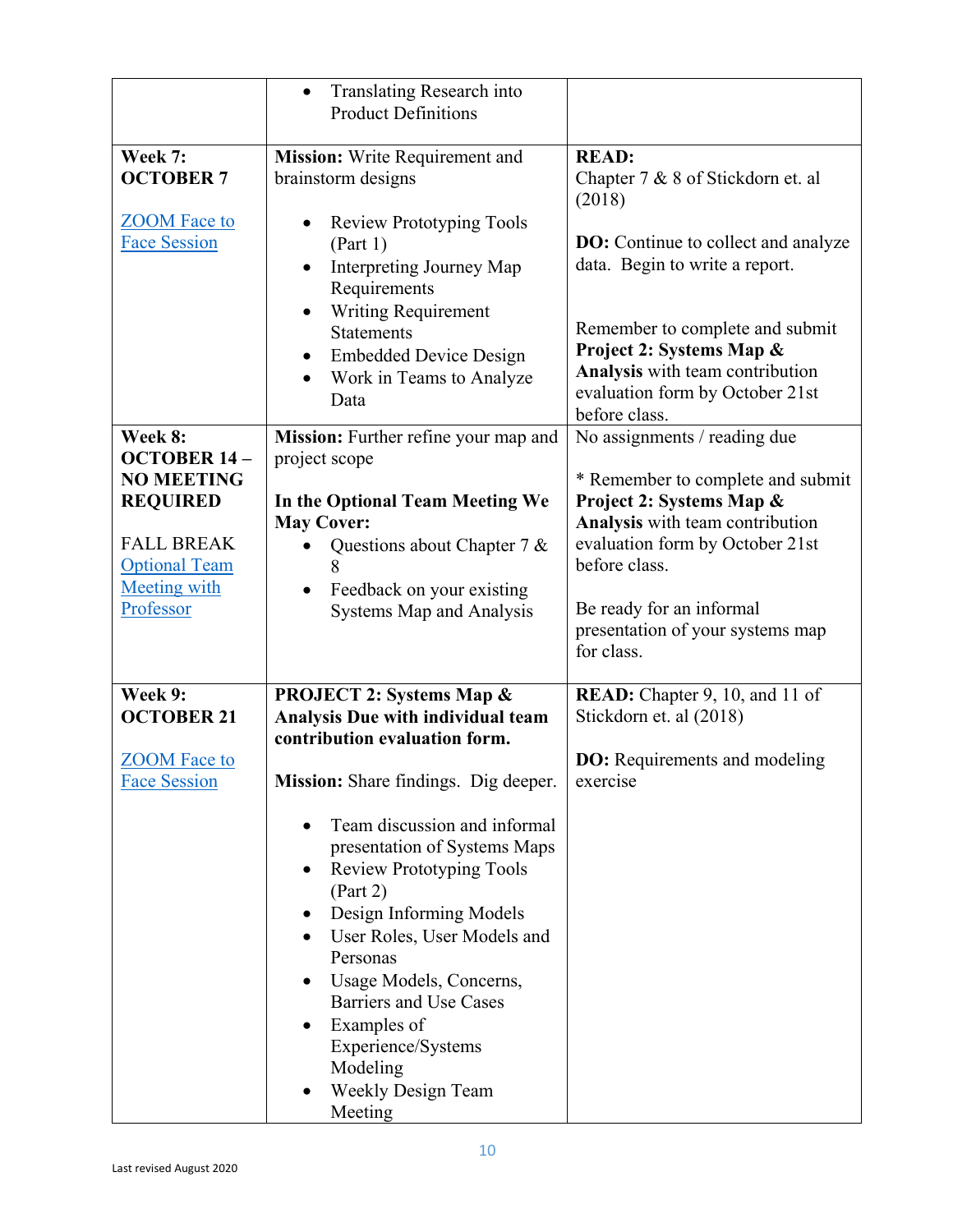| <b>Week 10:</b><br><b>OCTOBER 28</b><br><b>Optional Team</b><br><b>Meeting with</b><br>Professor | Mission: Further refine your<br>requirements and project scope<br>In the Optional Team Meeting We<br><b>May Cover:</b><br>Requirements and modeling<br>$\bullet$<br>exercise feedback<br>Design Thinking, Ideation and<br>$\bullet$<br>Sketching<br>Continuing to draft<br>requirement statements and<br>modeling                                                       | <b>READ:</b><br>Revisit chapter on Ideation<br><b>Weekly Resources</b><br><b>DO:</b> Complete and submit<br><b>PROJECT 3: Requirements and</b><br>modeling with team contribution<br>evaluation form by November 4th<br>before class. |
|--------------------------------------------------------------------------------------------------|-------------------------------------------------------------------------------------------------------------------------------------------------------------------------------------------------------------------------------------------------------------------------------------------------------------------------------------------------------------------------|---------------------------------------------------------------------------------------------------------------------------------------------------------------------------------------------------------------------------------------|
| <b>Week 11:</b>                                                                                  | <b>PROJECT 3: Requirements and</b>                                                                                                                                                                                                                                                                                                                                      | <b>READ:</b>                                                                                                                                                                                                                          |
| <b>NOVEMBER 4</b>                                                                                | modeling DUE with individual team<br>contribution evaluation form.                                                                                                                                                                                                                                                                                                      | Weekly resources                                                                                                                                                                                                                      |
| <b>ZOOM</b> Face to<br><b>Face Session</b>                                                       | Mission: Continue to ideate and<br>prototype<br>Team Discussion and<br>informal presentation of<br>Requirements and Modeling<br>Assignment<br>Mental Models and<br>$\bullet$<br>Conceptual Design<br>Responsive and Responsible<br>Design<br>The Functional, Configuration<br>$\bullet$<br>and Navigation/Policy Layers<br>and architecture<br>In-class design session. | <b>DO:</b> Complete and submit mid-<br>semester reflection by November<br>$11th$ before class.                                                                                                                                        |
| <b>Week 12:</b>                                                                                  | <b>MID-SEMESTER REFLECTION</b>                                                                                                                                                                                                                                                                                                                                          | <b>READ:</b>                                                                                                                                                                                                                          |
| <b>NOVEMBER 11</b>                                                                               | <b>DUE</b>                                                                                                                                                                                                                                                                                                                                                              | Weekly resources                                                                                                                                                                                                                      |
| <b>Optional Team</b><br><b>Meeting with</b><br>Professor                                         | Mission: Prototype, wireframe, and<br>design.<br>In the Optional Team Meeting We<br><b>May Cover:</b><br>Personas and Conceptual                                                                                                                                                                                                                                        | <b>DO:</b> Complete and submit <b>Project</b><br>4: Design with individual team<br>contribution evaluation form                                                                                                                       |
|                                                                                                  | Design<br>Prototyping and Wireframing<br>Feedback and Tips                                                                                                                                                                                                                                                                                                              |                                                                                                                                                                                                                                       |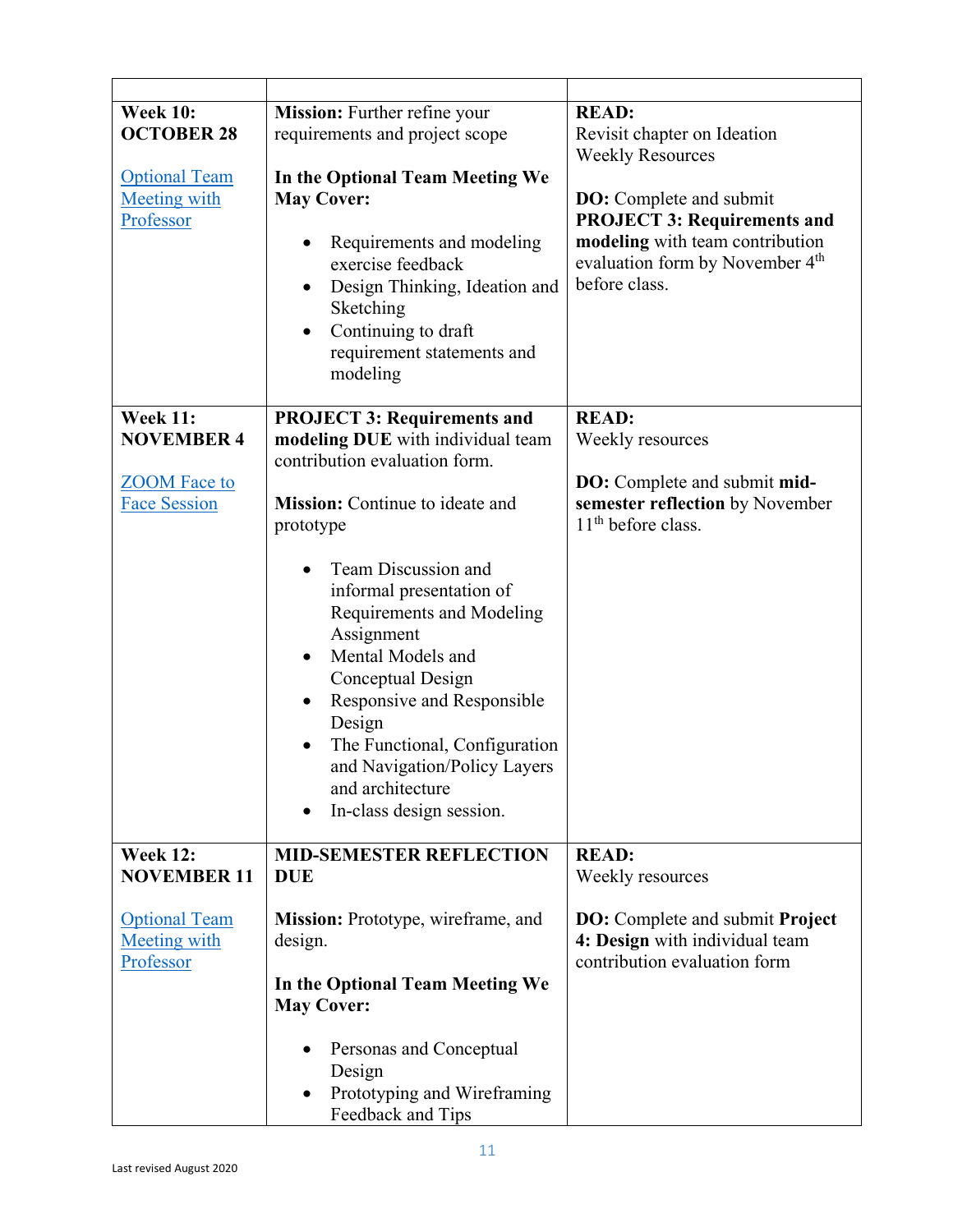| <b>Week 13:</b>      | <b>PROJECT 4: Design DUE with</b>                         | <b>READ:</b>                                  |
|----------------------|-----------------------------------------------------------|-----------------------------------------------|
| <b>NOVEMBER 18</b>   | individual team contribution                              | Chapter 12                                    |
|                      | evaluation form.                                          |                                               |
| <b>ZOOM</b> Face to  |                                                           | <b>DO:</b> Work on your Project               |
| <b>Face Session</b>  | Mission: Plan research into how you                       | Prototype and Pilot Test and                  |
|                      | might build upon your project.                            | presentation                                  |
|                      |                                                           |                                               |
|                      | Team Discussion and<br>informal presentation of<br>Design |                                               |
|                      | Iterative Design: Prototyping                             |                                               |
|                      | and Learning                                              |                                               |
|                      | Conceptual Design in Context                              |                                               |
|                      | and Methodology                                           |                                               |
|                      | User Research in Design                                   |                                               |
|                      |                                                           |                                               |
| <b>Week 14:</b>      |                                                           |                                               |
|                      |                                                           | No assignments / reading due                  |
| <b>NOVEMBER 25</b>   |                                                           |                                               |
|                      | <b>HAPPY THANKSGIVING!</b>                                |                                               |
|                      |                                                           |                                               |
|                      |                                                           |                                               |
| <b>Week 15:</b>      | Mission: Implement user research                          | Finalize Prototype Design                     |
| <b>DECEMBER 2</b>    | plan and prepare prersentation                            |                                               |
|                      |                                                           | <b>Practice Presentation</b>                  |
| <b>Optional Team</b> | In the Optional Team Meeting We                           |                                               |
| <b>Meeting with</b>  | <b>May Cover:</b>                                         | <b>DO:</b> Complete and submit <b>Project</b> |
| Professor            |                                                           | 5: Prototype and Pilot Test,                  |
|                      | Best practices in user research                           |                                               |
|                      |                                                           | <b>Project 6: Presentation, and Final</b>     |
|                      | Feedback on your research                                 | <b>Reflections (DUE FRIDAY)</b>               |
|                      | plan                                                      |                                               |
|                      | Navigation, Conceptual                                    |                                               |
|                      | elements and Detailed Design                              |                                               |
|                      | <b>Document Design Process</b><br>$\bullet$               |                                               |
|                      | Collect anecdotal feedback<br>$\bullet$                   |                                               |
|                      | for pilot test with potential                             |                                               |
|                      |                                                           |                                               |
|                      | user(s)                                                   |                                               |
|                      | Finalize Prototype,<br>٠                                  |                                               |
|                      | Presentation                                              |                                               |
|                      |                                                           |                                               |
|                      |                                                           |                                               |
| <b>Week 16:</b>      | <b>PROJECT 5: Prototype and Pilot</b>                     |                                               |
| <b>DECEMBER 9</b>    | <b>Test DUE and PROJECT 6:</b>                            |                                               |
|                      | <b>Presentation DUE</b> with individual                   |                                               |
| <b>ZOOM</b> Face to  | team contribution evaluation form                         | CONGRATULATIONS!                              |
| <b>Face Session</b>  | <b>FINAL PRESENTATIONS</b>                                |                                               |
|                      |                                                           |                                               |
|                      |                                                           |                                               |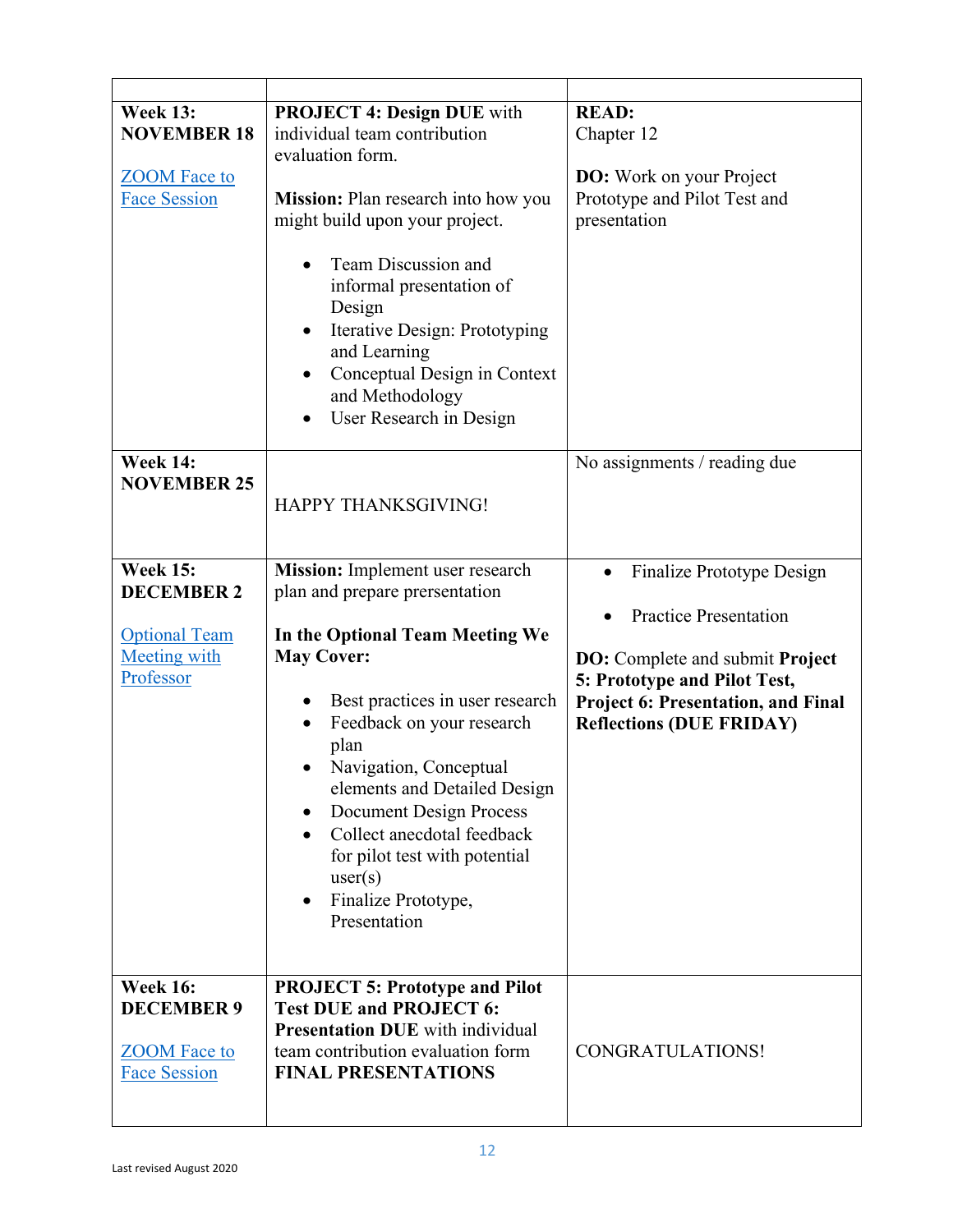| <b>FINAL REFLECTION DUE</b><br>(FRIDAY) |  |
|-----------------------------------------|--|
| <b>Mission:</b> Complete the course!    |  |

Note: Faculty reserves the right to alter the schedule as necessary, with notification to students.

# **Core Values Commitment**

The College of Education and Human Development is committed to collaboration, ethical leadership, innovation, research-based practice, and social justice. Students are expected to adhere to these principles: [http://cehd.gmu.edu/values/.](http://cehd.gmu.edu/values/)

# **GMU Policies and Resources for Students**

## *Policies*

- Students must adhere to the guidelines of the Mason Honor Code (see <https://catalog.gmu.edu/policies/honor-code-system/>).
- Students must follow the university policy for Responsible Use of Computing (see [https://universitypolicy.gmu.edu/policies/responsible-use-of-computing/\)](https://universitypolicy.gmu.edu/policies/responsible-use-of-computing/).
- Students are responsible for the content of university communications sent to their Mason email account and are required to activate their account and check it regularly. All communication from the university, college, school, and program will be sent to students **solely** through their Mason email account.
- Students with disabilities who seek accommodations in a course must be registered with George Mason University Disability Services. Approved accommodations will begin at the time the written letter from Disability Services is received by the instructor (see <https://ds.gmu.edu/>).
- Students must silence all sound emitting devices during class unless otherwise authorized by the instructor.

## *Campus Resources*

• Questions or concerns regarding use of Blackboard should be directed to https://its.gmu.edu/knowledge-base/blackboard-instructional-technology-support-forstudents/.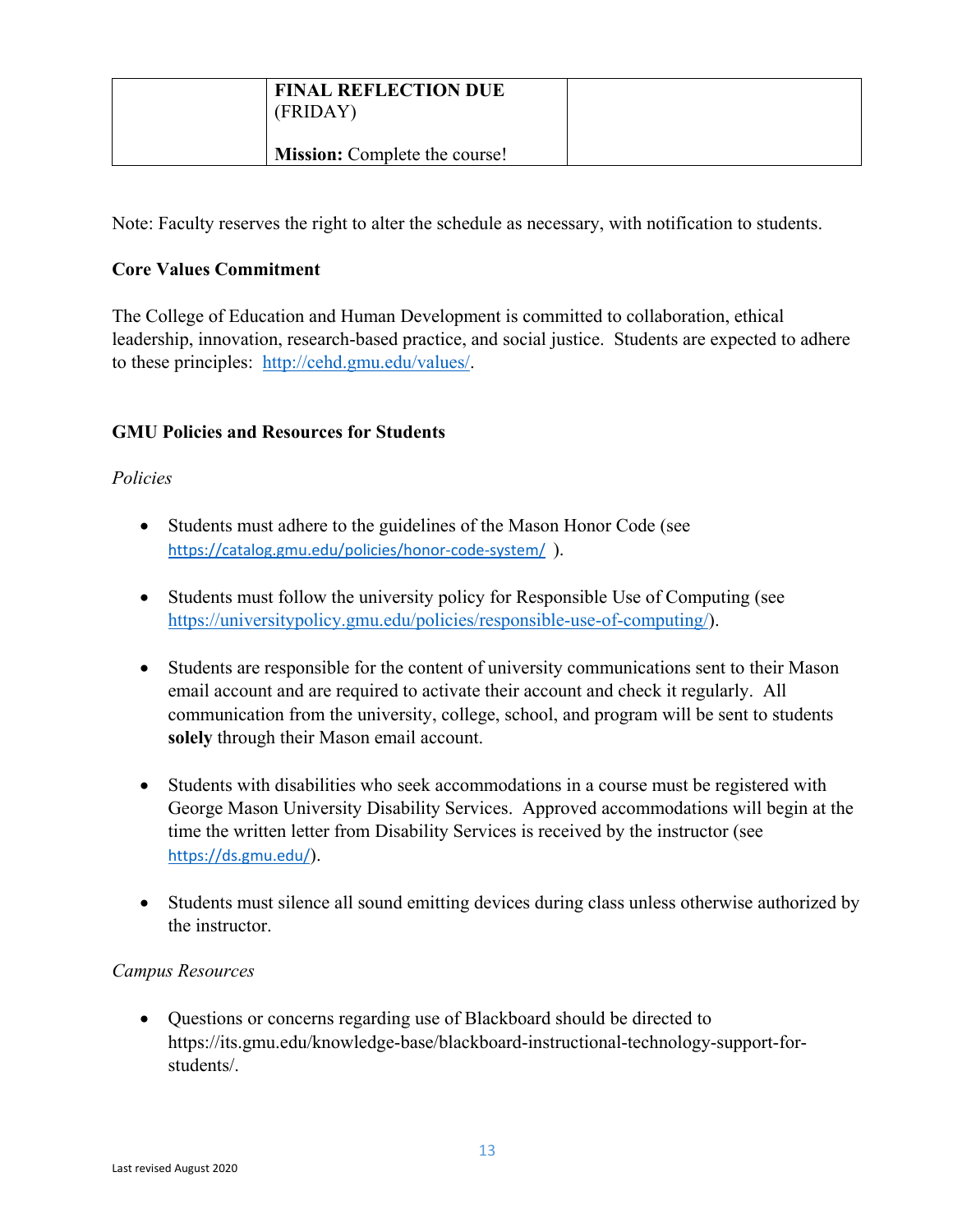• For information on student support resources on campus, see <https://ctfe.gmu.edu/teaching/student-support-resources-on-campus>

#### **Notice of mandatory reporting of sexual assault, interpersonal violence, and stalking:**

As a faculty member, I am designated as a "Responsible Employee," and must report all disclosures of sexual assault, interpersonal violence, and stalking to Mason's Title IX Coordinator per University Policy 1202. If you wish to speak with someone confidentially, please contact one of Mason's confidential resources, such as Student Support and Advocacy Center (SSAC) at 703-380- 1434 or Counseling and Psychological Services (CAPS) at 703-993-2380. You may also seek assistance from Mason's Title IX Coordinator by calling 703-993-8730, or emailing [titleix@gmu.edu.](mailto:titleix@gmu.edu)

**For additional information on the College of Education and Human Development, please visit our website<https://cehd.gmu.edu/students/> .**

### **Assessment & Rubrics:**

User Interaction Design and Development Project Rubric – Performance-Based Assessment (60%):

| Criteria                                                                        | <b>IBSTPI</b><br>Standard                                                                    | Does not Meet<br><b>Standards</b><br>$(-20\%)$                                                             | <b>Meets Standards</b><br>$(-10\%)$                                                 | <b>Exceeds Standards</b><br>$(-0\%)$                                                                                               |
|---------------------------------------------------------------------------------|----------------------------------------------------------------------------------------------|------------------------------------------------------------------------------------------------------------|-------------------------------------------------------------------------------------|------------------------------------------------------------------------------------------------------------------------------------|
| Part 1: Topic and client selection and product concept statement                |                                                                                              |                                                                                                            |                                                                                     |                                                                                                                                    |
| (Total possible points $-5$ )                                                   |                                                                                              |                                                                                                            |                                                                                     |                                                                                                                                    |
| Topic negotiated and agreed on<br>with team and approved by<br>instructor $(1)$ | 1 Prof<br>Foundations:<br>Communicate<br>effectively in<br>visual, oral and<br>written form. | No or limited<br>evidence of<br>negotiation and<br>agreement<br>process without<br>approval                | Evidence of<br>negotiation and<br>agreement<br>process with<br>approval             | Clear evidence of<br>outstanding<br>teamwork,<br>negotiation and<br>agreement process<br>with timely<br>submission and<br>approval |
| Accessible client identified<br>with contact name $(0)$                         | 1 Prof<br>Foundations:<br>Communicate<br>effectively in<br>visual, oral and<br>written form. | Not evident or<br>limited evidence<br>of client contact<br>or attempts but<br>not confirmed<br>by deadline | Evidence of<br>established<br>client contact<br>but not<br>confirmed by<br>deadline | Client contact<br>identified and<br>established by<br>deadline                                                                     |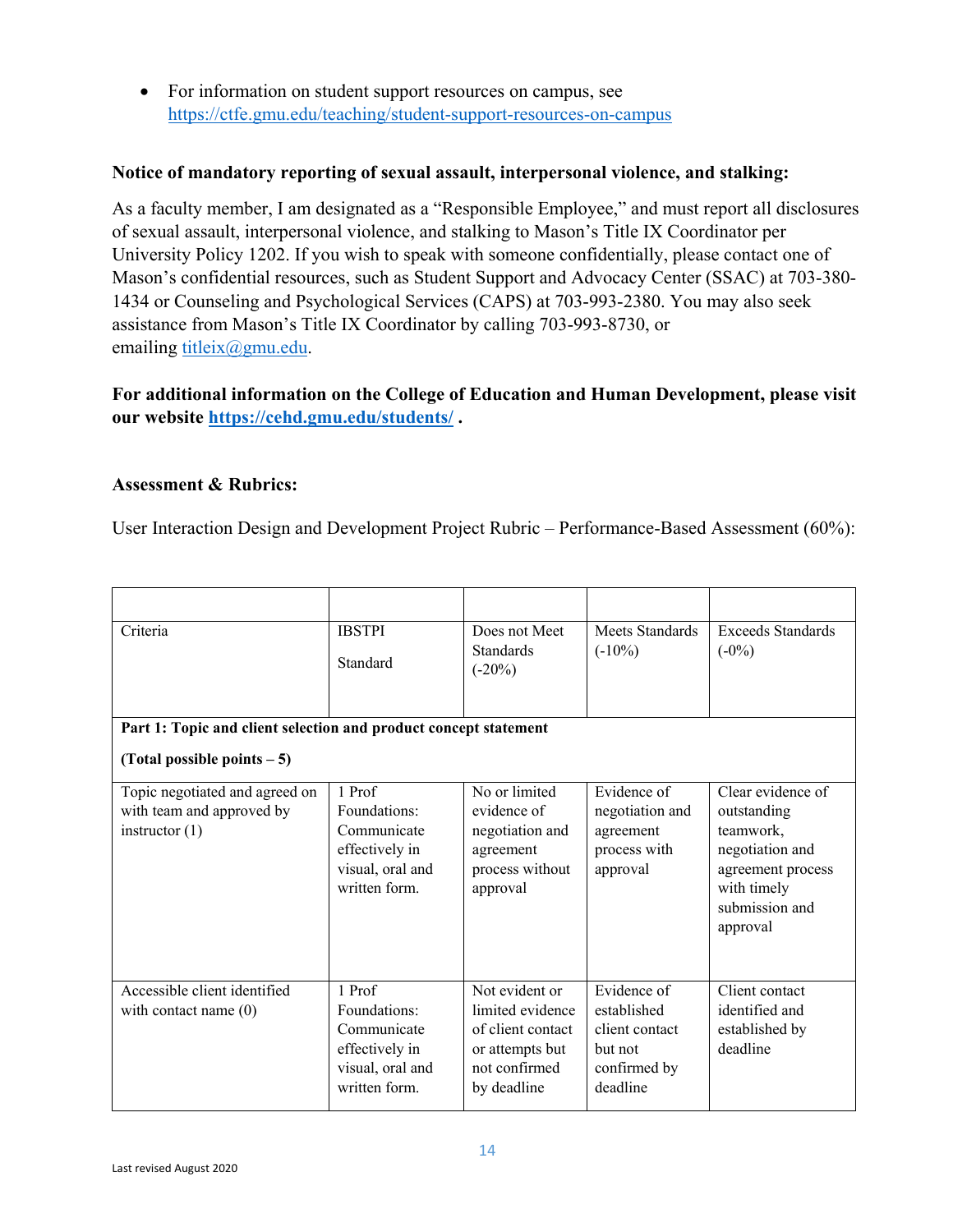| Description of group/persons to<br>serve as clients and/or<br>participants in user experience<br>design process $(1)$                                                                                                                      | 1 Prof<br>Foundations:<br>Communicate<br>effectively in<br>visual, oral and<br>written form.                                                  | No evidence or<br>limited<br>description of<br>clients and<br>participants                     | Description of<br>clients and<br>participants with<br>some roles<br>described                                                           | Concise,<br>informative<br>description of<br>clients and<br>participants, roles in<br>user experience<br>design process                                                                        |
|--------------------------------------------------------------------------------------------------------------------------------------------------------------------------------------------------------------------------------------------|-----------------------------------------------------------------------------------------------------------------------------------------------|------------------------------------------------------------------------------------------------|-----------------------------------------------------------------------------------------------------------------------------------------|------------------------------------------------------------------------------------------------------------------------------------------------------------------------------------------------|
| Proposal written in future tense,<br>approximately 150 words, with<br>name and description of<br>organization/context, statement<br>of what it will do, problem it<br>will solve, if design or<br>redesign, usefulness, users, etc.<br>(2) | 1 Prof<br>Foundations:<br>Communicate<br>effectively in<br>visual, oral and<br>written form.                                                  | No evidence or<br>limited proposal<br>submitted with<br>concept<br>statement                   | Adequate<br>proposal<br>submitted with<br>what system will<br>do, problem will<br>solve, design<br>vision,<br>emotional<br>impact goals | Outstanding<br>proposal submitted<br>with clear and<br>specific system<br>concept statement<br>with what system<br>will do, problem<br>will solve, design<br>vision, emotional<br>impact goals |
| Topic connected to principles<br>in instructional design (e.g.<br>learning or training need<br>established) (1)                                                                                                                            | 1 Prof<br>Foundations:<br>Communicate<br>effectively in<br>visual, oral and<br>written form.                                                  | No connection<br>or limited<br>evidence or<br>thought of ID<br>process or<br>principles        | Evidence or<br>thought of ID<br>process or<br>principles<br>intersected with<br>user experience<br>design process                       | High level of<br>evidence or thought<br>of ID process or<br>principles<br>intersected with user<br>experience design<br>process                                                                |
| Part 1: Points                                                                                                                                                                                                                             |                                                                                                                                               |                                                                                                |                                                                                                                                         |                                                                                                                                                                                                |
| Part 2: Contextual inquiry and analysis (Total possible points - 10)                                                                                                                                                                       |                                                                                                                                               |                                                                                                |                                                                                                                                         |                                                                                                                                                                                                |
| Prepared for field visits and<br>interviews (2)                                                                                                                                                                                            | 4 Professional<br>Foundation: Apply<br>data collection and<br>analysis skills in<br>instructional<br>design projects                          | No evidence or<br>limited evidence<br>of preparation                                           | Evidence of<br>planning and<br>preparation with<br>posted<br>documentation<br>of data<br>collection<br>protocol                         | Outstanding,<br>detailed evidence of<br>planning and<br>preparation with<br>posted<br>documentation of<br>data collection<br>protocol                                                          |
| Field visits and interviews<br>professionally carried out and<br>methodology reported (2)                                                                                                                                                  | 6 Planning $&$<br>Analysis: Conduct<br>a needs<br>assessment in<br>order to<br>recommend<br>appropriate design<br>solutions and<br>strategies | No evidence or<br>limited evidence<br>of<br>implementation<br>of field visit and<br>interviews | Evidence of<br>field visits and<br>interviews<br>through process<br>and<br>methodology<br>reported                                      | Outstanding and<br>thorough<br>documentation of<br>field visit and<br>interview process,<br>methods and<br>reporting                                                                           |
| Raw data collected, posted and<br>organized (2)                                                                                                                                                                                            | 4 Professional<br>Foundation: Apply                                                                                                           | No evidence or<br>limited raw data                                                             | Evidence of<br>clear data                                                                                                               | Outstanding<br>evidence of data                                                                                                                                                                |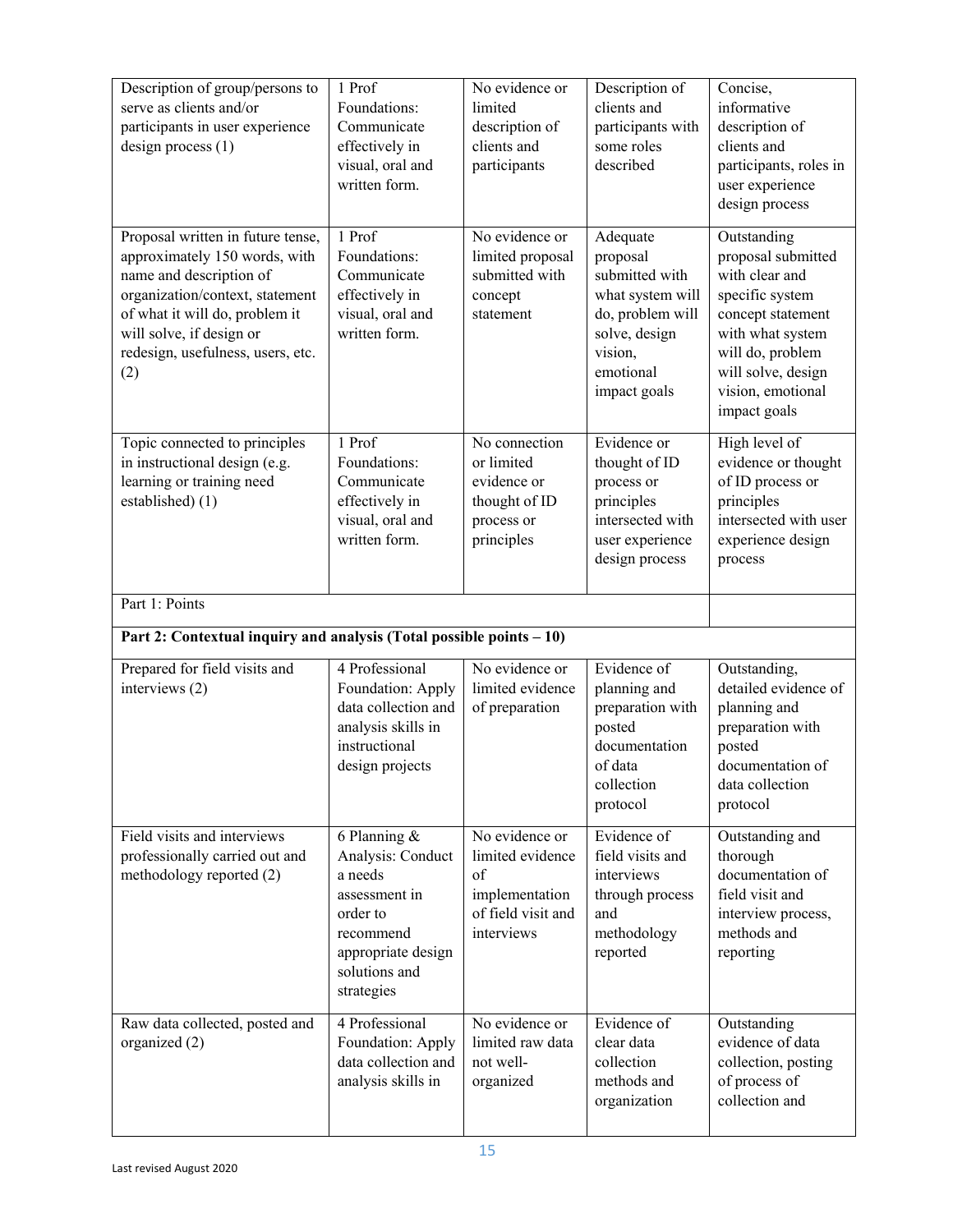|                                                                                                                                          | instructional<br>design projects                                                                                     |                                                                                                                                  |                                                                                                 | clearly organized for<br>analysis                                                                                                                                  |
|------------------------------------------------------------------------------------------------------------------------------------------|----------------------------------------------------------------------------------------------------------------------|----------------------------------------------------------------------------------------------------------------------------------|-------------------------------------------------------------------------------------------------|--------------------------------------------------------------------------------------------------------------------------------------------------------------------|
| Analysis of work activity data<br>through interpretation,<br>consolidation and<br>communication (2)                                      | 4 Professional<br>Foundation: Apply<br>data collection and<br>analysis skills in<br>instructional<br>design projects | No analysis or<br>limited analysis<br>of data with<br>limited<br>interpretation,<br>organization and<br>communication<br>evident | Analysis evident<br>with some<br>interpretation,<br>consolidation<br>and<br>communication       | Outstanding, in-<br>depth analysis with<br>interpretation,<br>consolidation and<br>clear<br>communication of<br>synthesis of<br>information for<br>design purposes |
| Work activity affinity diagram<br>with roles and/or workflow<br>model or equivalent posted (2)                                           | 4 Professional<br>Foundation: Apply<br>data collection and<br>analysis skills in<br>instructional<br>design projects | No evidence or<br>a limited<br>diagram,<br>workflow or<br>equivalent<br>posted                                                   | Beginning<br>diagram,<br>workflow or<br>equivalent<br>posted                                    | Clear and thorough<br>diagram, workflow<br>or equivalent<br>posted. Clear<br>relationship to data<br>collected and<br>analyzed                                     |
| Part 2: Points                                                                                                                           |                                                                                                                      |                                                                                                                                  |                                                                                                 |                                                                                                                                                                    |
| Part 3: Requirements and modeling (Total possible points - 10)                                                                           |                                                                                                                      |                                                                                                                                  |                                                                                                 |                                                                                                                                                                    |
| Interaction design requirements<br>extracted, scoped and written as<br>statements $(5)$                                                  | 8 Planning &<br>Analysis: Select &<br>use analysis<br>techniques for<br>determining<br>instructional<br>content      | No requirement<br>or limited<br>requirements<br>with little<br>evidence of<br>scoping and<br>statements                          | Evidence of<br>scoping and<br>requirement<br>statements<br>established                          | Excellent evidence<br>of process of<br>scoping and well-<br>written requirement<br>statements and<br>documentation of<br>process                                   |
| Draft and progressive<br>refinement of design-informing<br>models $(5)$                                                                  | 8 Planning &<br>Analysis: Select &<br>use analysis<br>techniques for<br>determining<br>instructional<br>content      | No evidence or<br>little evidence of<br>modeling<br>implemented                                                                  | Evidence of<br>design-<br>informing<br>models<br>implemented<br>connected to<br>contextual data | Excellent<br>documentation of<br>design informing<br>models progression<br>and evolution<br>directly connected<br>to contextual data                               |
| Part 3: Points                                                                                                                           |                                                                                                                      |                                                                                                                                  |                                                                                                 |                                                                                                                                                                    |
| Part 4: Design (Total possible points - 10)                                                                                              |                                                                                                                      |                                                                                                                                  |                                                                                                 |                                                                                                                                                                    |
| Creation of personas that<br>demonstrate sensitivity to<br>varying audience and<br>contextual needs for<br>interface/learning design (3) | 7 Planning &<br>Analysis: Identify<br>and describe target<br>population and<br>environmental<br>characteristics      | No personas or<br>limited personas<br>drafted that are<br>vague and not<br>connected to<br>user goals                            | Beginning level<br>personas<br>established and<br>connected to<br>contextual data               | Excellent personas<br>identified, written<br>and aligned with<br>user goals, roles or<br>class, etc.                                                               |
| Progression of ideation<br>documented and demonstrate<br>iteration (2)                                                                   | 12 Design<br>instructional<br>intervention                                                                           | No evidence or<br>little ideation<br>documented and<br>no evidence of                                                            | Adequate level<br>of ideation,<br>documented                                                    | Outstanding level of<br>ideation<br>documented with<br>progression of                                                                                              |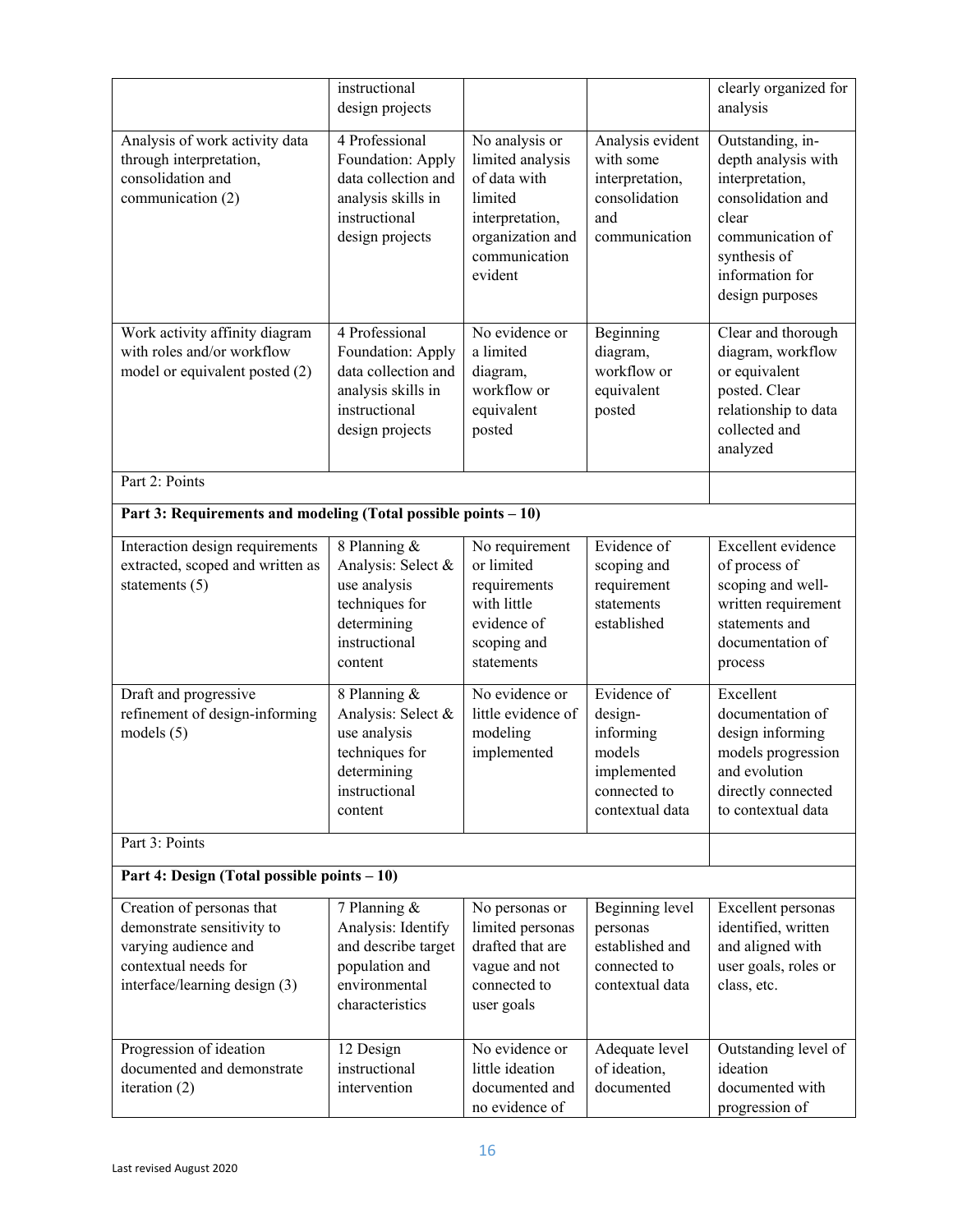|                                                                                 |                     | iteration of the   | with evidence of  |                                    |  |  |  |
|---------------------------------------------------------------------------------|---------------------|--------------------|-------------------|------------------------------------|--|--|--|
|                                                                                 |                     | design idea        | some iteration    | iterations clearly<br>demonstrated |  |  |  |
|                                                                                 |                     |                    |                   |                                    |  |  |  |
| Sketching demonstrated as                                                       | 12 Design           | None or little     | Evidence of       | Outstanding                        |  |  |  |
| visual exploration of ideas (2)                                                 | instructional       | evidence of        | sketching of      | evidence of                        |  |  |  |
|                                                                                 | intervention        | sketching of       | design ideas      | sketching of                       |  |  |  |
|                                                                                 |                     | design ideas for   | facilitating      | multiple design                    |  |  |  |
|                                                                                 |                     | conversation       | conversation and  | ideas, enhancing                   |  |  |  |
|                                                                                 |                     | and creativity     | creative choices  | conversation and                   |  |  |  |
|                                                                                 |                     |                    |                   | demonstrating                      |  |  |  |
|                                                                                 |                     |                    |                   | creativity of group                |  |  |  |
| Annotated storyboards,                                                          | 12 Design           | None or little     | Evidence of       | Outstanding                        |  |  |  |
| Wireframes, and/or scenarios                                                    | instructional       | evidence of        | annotated design  | evidence of detailed               |  |  |  |
| drafted to represent screens and                                                | intervention        | detailed design    | documentation     | design                             |  |  |  |
| navigation in detailed design                                                   |                     | documentation      |                   | documentation with                 |  |  |  |
| (3)                                                                             |                     |                    |                   | annotated                          |  |  |  |
|                                                                                 |                     |                    |                   | storyboards,                       |  |  |  |
|                                                                                 |                     |                    |                   | wireframes and                     |  |  |  |
|                                                                                 |                     |                    |                   | detailed navigation                |  |  |  |
|                                                                                 |                     |                    |                   | represented and                    |  |  |  |
|                                                                                 |                     |                    |                   | described                          |  |  |  |
| Part 4: Total points                                                            |                     |                    |                   |                                    |  |  |  |
| Part 5: Prototype and Pilot Test (Total possible points - 15)                   |                     |                    |                   |                                    |  |  |  |
| Determine and create highest                                                    | 12 Design           | No evidence or     | Adequate          | Excellent prototype                |  |  |  |
| level of fidelity of prototype                                                  | instructional       | limited            | prototype with    | with high level of                 |  |  |  |
| and interactivity possible to                                                   | intervention        | prototype with     | representation of | functionality for                  |  |  |  |
| best demonstrate design to                                                      |                     | limited            | functionality for | testing with users                 |  |  |  |
| users $(5)$                                                                     |                     | representation of  | testing by users  |                                    |  |  |  |
|                                                                                 |                     | functionality      |                   |                                    |  |  |  |
| Pilot test design with users and                                                | 9 Planning &        | No pilot test or   | Pilot testing     | Thoughtful pilot                   |  |  |  |
| report results (10)                                                             | Analysis: Analyze   | limited pilot      | completed with    | testing with more                  |  |  |  |
|                                                                                 | the characteristics | testing with a     | more than one     | than one user and                  |  |  |  |
|                                                                                 | of existing and     | single user        | user and          | thorough results                   |  |  |  |
|                                                                                 | emerging            |                    | reported results  | reported with                      |  |  |  |
|                                                                                 | technologies and    |                    |                   | excellent insights                 |  |  |  |
|                                                                                 | their potential use |                    |                   | for iterative design               |  |  |  |
|                                                                                 |                     |                    |                   | or redesign                        |  |  |  |
| Part 5: Points                                                                  |                     |                    |                   |                                    |  |  |  |
| Part 6: Revised Prototype and Project Presentation (Total possible points – 10) |                     |                    |                   |                                    |  |  |  |
| Professional presentation (5)                                                   | 1 Professional      | No evidence or     | Evidence of       | Excellent                          |  |  |  |
|                                                                                 | Foundations:        | little evidence of | preparation,      | presentation                       |  |  |  |
|                                                                                 | Communicate         | preparation or     | organization and  | evidenced by                       |  |  |  |
|                                                                                 | effectively in      | organization in    | practiced         | organized,                         |  |  |  |
|                                                                                 | written and oral    | delivery of        | delivery of       | practiced,                         |  |  |  |
|                                                                                 | form                | presentation       | presentation      | professional                       |  |  |  |
|                                                                                 |                     |                    |                   | delivery of                        |  |  |  |
|                                                                                 |                     |                    |                   | presentation                       |  |  |  |
| Timely, informative                                                             | 1 Professional      | Presentation       | Presentation      | Informative                        |  |  |  |
| presentation detailing design                                                   | Foundations:        | does not adhere    | mostly adheres    | presentation                       |  |  |  |